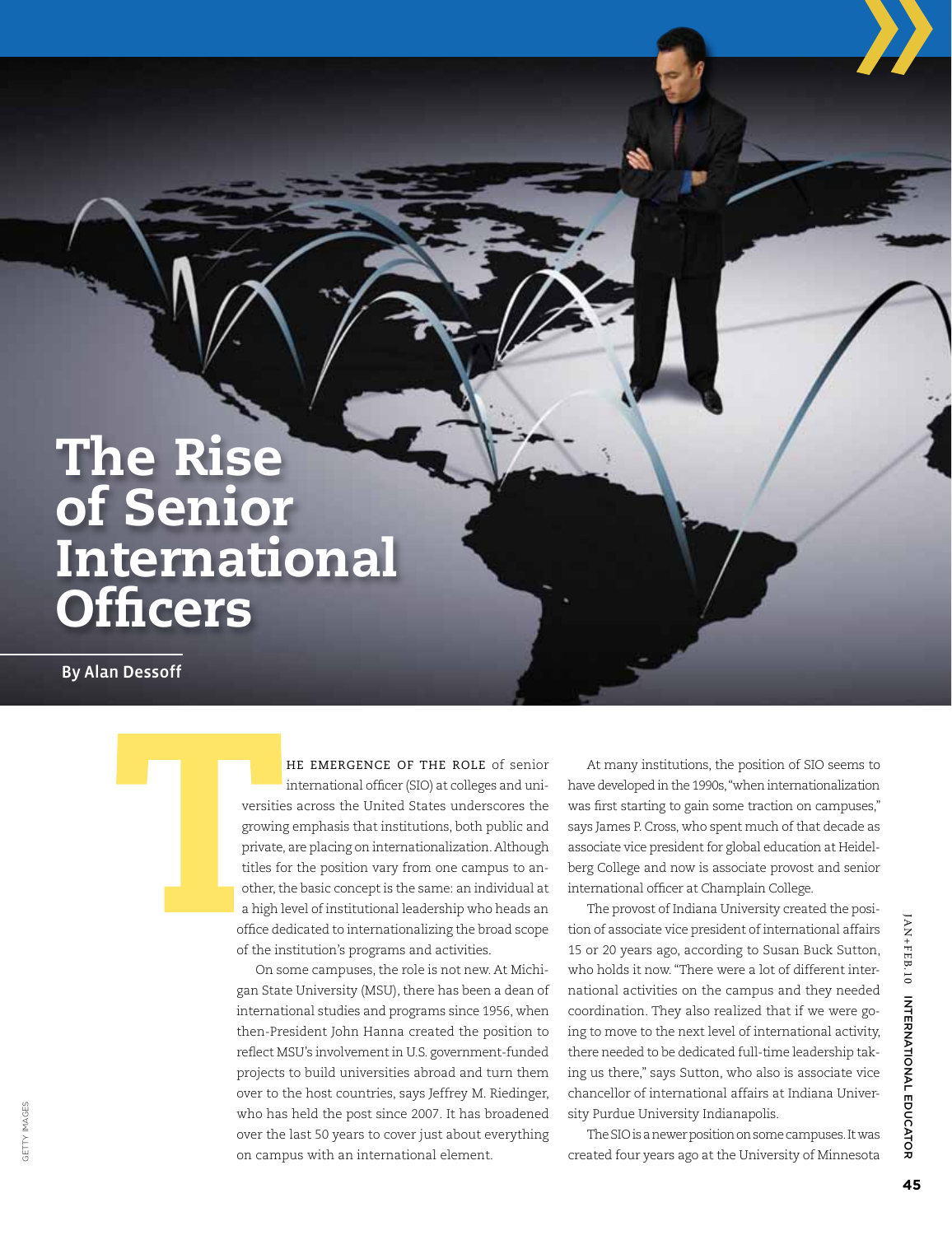after a strategic planning task force called for raising the university's profile as an international institution and insisted that a dean lead the effort. Following a national search, the job went to Meredith M. McQuaid, who had been associate dean for administration and international programs at Minnesota's Law School, where she earlier earned a law degree that followed an undergraduate linguistics degree. Now she is the university's SIO as associate vice president and dean of the Office of International Programs.

At Haverford College, the role of SIO was never officially created, but Donna Mancini, dean of global affairs (and who has been running the study abroad office for 20 years), fills the role on campus. The process of taking on the SIO-type responsibilities started in 2003, when the provost asked her to create an ad hoc committee to consider travel policies to protect the health and safety of students, faculty, and staff who traveled abroad.

Like her peers at some other institutions, especially small liberal arts colleges, Mancini has other unrelated responsibilities other than serving as the SIO without that exact title. "At small colleges, you usually wear several hats," says Mancini. Asked how she balances the two assignments, she responds, "creatively."

#### **Why It's Important**

Whatever its job title, most institutions see their SIO filling a vital role. At Portland State University, "it's a recognition by university leadership that international matters are of critical importance to us, both intellectually and in terms of our vision," says Gil Latz, who has been vice provost for international affairs since 2002.

"We live in a highly interdependent world and the need to expose ourselves to complex international questions is greater than it has ever been. I think the academy is responding, if not leading, in creating that kind of understanding. That's the primary reason for the emergence of this kind of position," Latz asserts.

"It's absolutely necessary to have a global focus today to complete our overall mission, but it won't happen through inertia. You have to put leadership in place to execute this critical element of leadership," adds Barry Morris, director of cabinet strategic projects and also executive director of the Institute for Global Initiatives at Kennesaw State University.

McQuaid, picturing her university as a wheel, says for too long its Office of International Programs was "on the rim" but now "we are moving toward the hub." Her job title helps because she says "I am system wide. I oversee all five campuses and as dean, I connect with the deans of the academic units."

The importance of the role has local dimensions as well, particularly for community colleges like Gadsden State Community College in Alabama. More than 300 international companies have located facilities in the state since 1999, including a large

### Many Paths to Becoming an SIO

ost SIOs have either academic or administrative backgrounds, or both, in international education and recommend those routes for other educators who might aspire to become SIOs. "It's very difficult to rise to the level of SIO at a major university without having academic experience and credentials," says John Hudzik, vice president for global engagement and strategic projects at Michigan State University. "If I were hiring, I probably would look for a candidate who had been at the rank of professor," adds James Cross, associate provost and senior international officer at Champlain College.

 "If you're going to claim to be knowledgeable about the world, you have to pursue work or research that is global, and have the experience of the world,"

agrees Gil Latz, vice provost for international affairs at Portland State University. But it's also important, he adds, to "balance your career with administrative skills."

"Develop a vision of why this is important in the world," suggests Susan Buck Sutton, associate vice chancellor of international affairs at Indiana

University Purdue University Indianapolis and associate vice president of international affairs at Indiana University, "so that when you have a thousand meetings to go to, you can articulate it to people, including ornery folks like me."

Sometimes it's possible to reach the SIO level by a less traditional route. Barry Morris, director of cabinet strategic projects and also executive director of the Institute for Global Initiatives at Kennesaw State University, spent most of his early career in international banking. "I'm not your typical academic type," he acknowledges. He left banking to earn master's and doctorate degrees in international relations "not with the intention of becoming involved in academia, but just to pursue knowledge. It was an intellectual pursuit," he says.

That was consistent with an ambition that began in his childhood in a small town in Louisiana. "I always wanted to understand the world," he says, relating how he looked at a globe when he was a little boy. "I stayed up for hours turning that globe, and wondering why I had to stay on one little dot when there were all those other little dots. I wondered what those other dots were," he says.

Now he knows what those dots are, and like other SIOs, his job is to help his institution connect with them and recognize that it is part of a great big globe out there.

ATOR JAN+FEB.10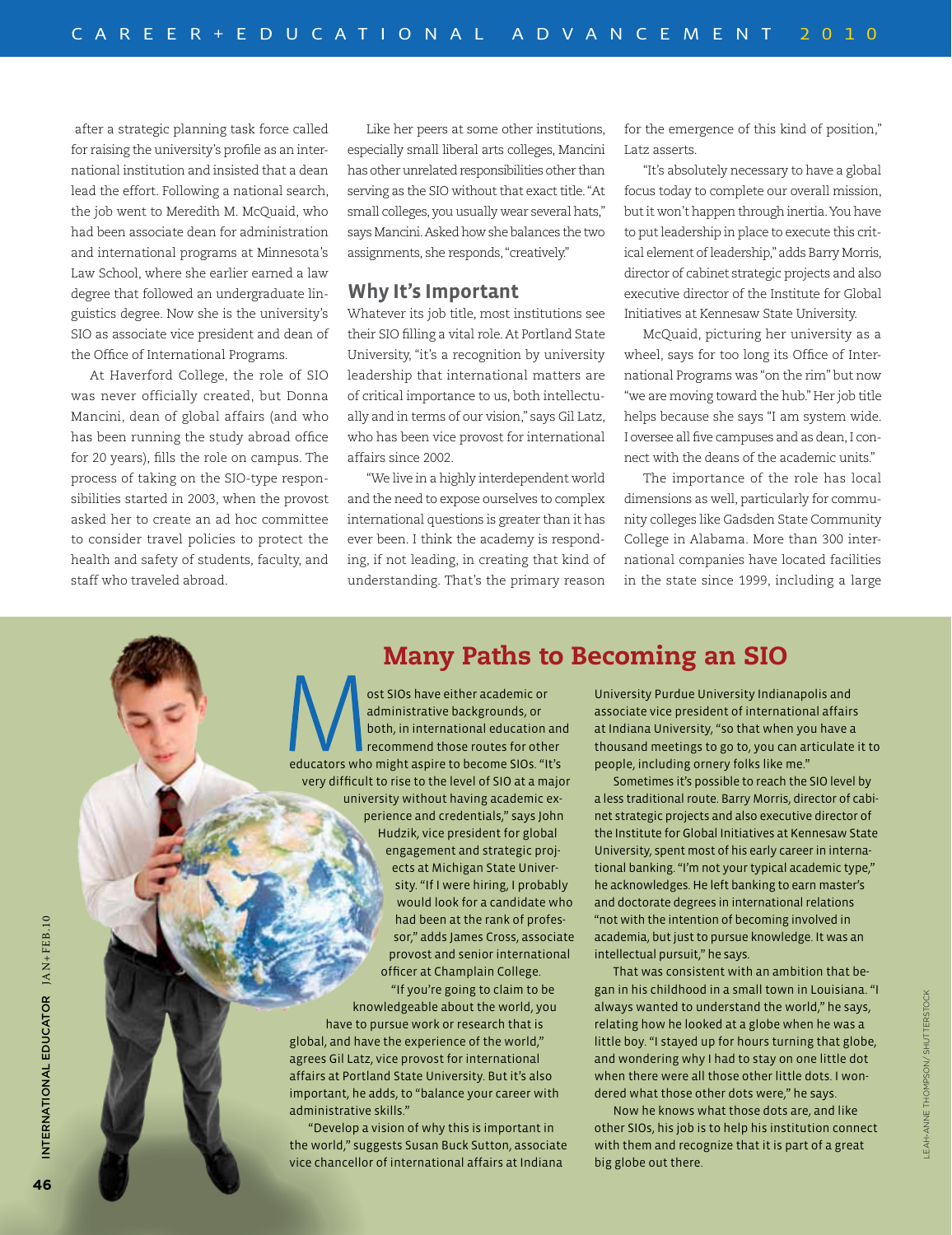Honda plant 30 miles from Gadsden State's main campus. Now students representing 51 countries attend the college and an estimated 45,000 Hispanics live within 50 miles, reports Paula Ross Derrick, coordinator of international programs since 2005.

The principal international activity at Gadsden State previously was teaching English as a second language, which Derrick did herself for more than 20 years, but now she wants to do more, including sending Gadsden students abroad. "There's a whole world out there and our students have got to know more about its cultures and how it works," she says. "It used to be that we just tried to produce good citizens. Now we have to produce global citizens."

But she acknowledges it will take some doing. "You'd be surprised by how many people don't even know we're here," she says. "We've just been this sort of odd little group off to the side. People say 'oh, they take care of those foreign students.' But the whole face of our area is changing and if I have to, I'm going to pull this school and Etowah County and the state into the international arena kicking and screaming."

### **Goals and Challenges**

To fulfill their responsibilities, SIOs have set goals. "We are goal driven," says Sutton. The plan at IUPUI fundamentally revolves around creation of strategic international partnerships with universities abroad "that then can become the hub for all kinds of international activities, from student learning to faculty research to civic engagement," Sutton says. So the goal in the next few years is to "enhance the strategic partnerships we have and develop a few additional ones."

Cross's immediate goal at Champlain College is to increase the number of students studying abroad from about 100 now to 300. A priority at Portland State is to increase the number of students coming from abroad from the current 6 percent of the student population to 8 percent. A broader goal, Latz says, is to "define what global learning means" for Portland State students. "It's not just for international studies majors but for all students. In as many majors as possible,

#### "It's a recognition by university leadership that international matters are of critical importance to us, both intellectually and in terms of our vision."

we want to make sure they graduate with a sense of the complexity of the world they are going to work in," he explains.

Similarly at Minnesota, McQuaid says one of her goals is to press the university's leadership and the deans across every department to "define what they mean" by becoming international. "We say we want to produce globally competent students, but what does that mean? We want to have a presence around the world, but why? What kind of presence?" Like many other universities, "we have tactics but don't have a strategy," says McQuaid, who sees her role as an "implementer, forcing the conversation and then implementing whatever strategy the university wants to come to."

At Michigan State, Riedinger seeks a way to enhance area studies centers as "intellectual hubs in terms of catalyzing and facilitating the coming together of faculty across colleges to look at some of the world's big problems" through expanded faculty research opportunities. He adds that MSU still is emphasizing education abroad but following a task force report, "we're looking at program quality and cost and most importantly, the alignment of the programs we offer with the research priorities of the departments and colleges."

SIOs agree that achieving their goals often presents challenges and hurdles to overcome. "First and foremost, it's money," says Latz. It helps, SIOs say, to "spread the awareness," as Sutton puts it, of what they are trying to do and gain the support they need to do it.

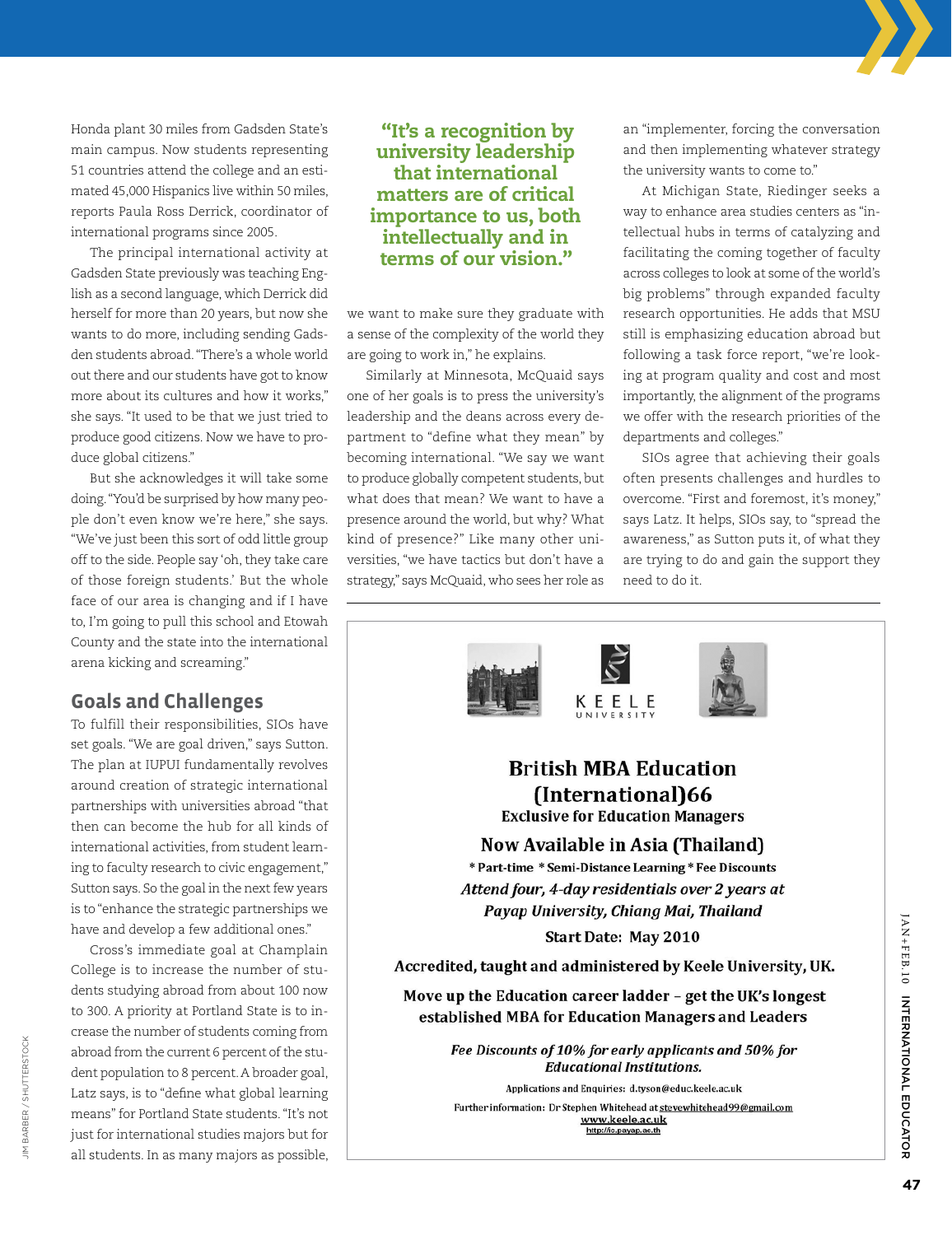"I think a lot of people understand what study abroad is and also appreciate having international students on the campus. But as part of the institutional mission and a larger goal of internationalization, they are not very well understood," Sutton explains. "So one of the biggest challenges is to get people to understand how they fit with that, how it could be exciting to them. It's a challenge of education and persuasion simultaneously."

#### **Importance of Allies**

SIOs also agree that it is critical to have campus allies, starting with the strong support and advocacy of presidents, provosts, and deans, and most SIOs say they have that. Still, they say, some key faculty and others often need convincing. "For some, this isn't part of their agenda, or not nearly as important on their agenda as it is on mine," says Riedinger.



SIOs also agree that it is critical to have campus allies, starting with the strong support and advocacy of presidents, provosts, and deans, and most SIOs say they have that.

"We are an ornery bunch," asserts Sutton, a faculty member herself "in my spare time" their agenda as it is on mine," says Riedinger. as chancellor's professor of anthropology. supported effort to bring them

"There are, understandably, some faculty in some programs who believe they are doing just fine without any central coordination, and maybe they are. Sometimes faculty and even whole programs are defensive about their own international activities. Those are issues I certainly would like to discuss with them, to see if there might be something more they could be doing."

At California State University Channel Islands, "many of our faculty are foreign-born, so that's helpful," says Mayumi Kowta, associate director of the Center for International Affairs. Still, "there are some departments that are concerned about having international students on an official level." When she started in her job in 2008, there were only seven international graduate students and no undergraduates, although the campus is now making a not universally supported effort to bring them in, Kowta says.



# NAFSA **CAREER CENTE**

DEVELOPMENT ▶ ADVANCEMENT ▶ PROFESS|ONAL|SM

The enhanced **NAFSA Career Center** offers a wide range of career resources, including a vibrant job registry, online publications, training, and online communities to advance your professional growth.

Whether you're a professional considering a career-enriching opportunity or an employer seeking the perfect job candidate, the job registry combines cutting-edge technology with 24-hour access to job postings in international education worldwide.

#### FEATURES for JOB SEEKERS include:

**For more information, visit www.nafsa.org/careercenter**

- Freerésumé posting—confidentially if you choose
- Customized job agent—new jobs that match your search criteria will be e-mailed to you daily
- Easy job application—apply online
- Manage saved jobs in your folder and apply when convenient
- New features to enhance search efforts



**Association of International Educators**